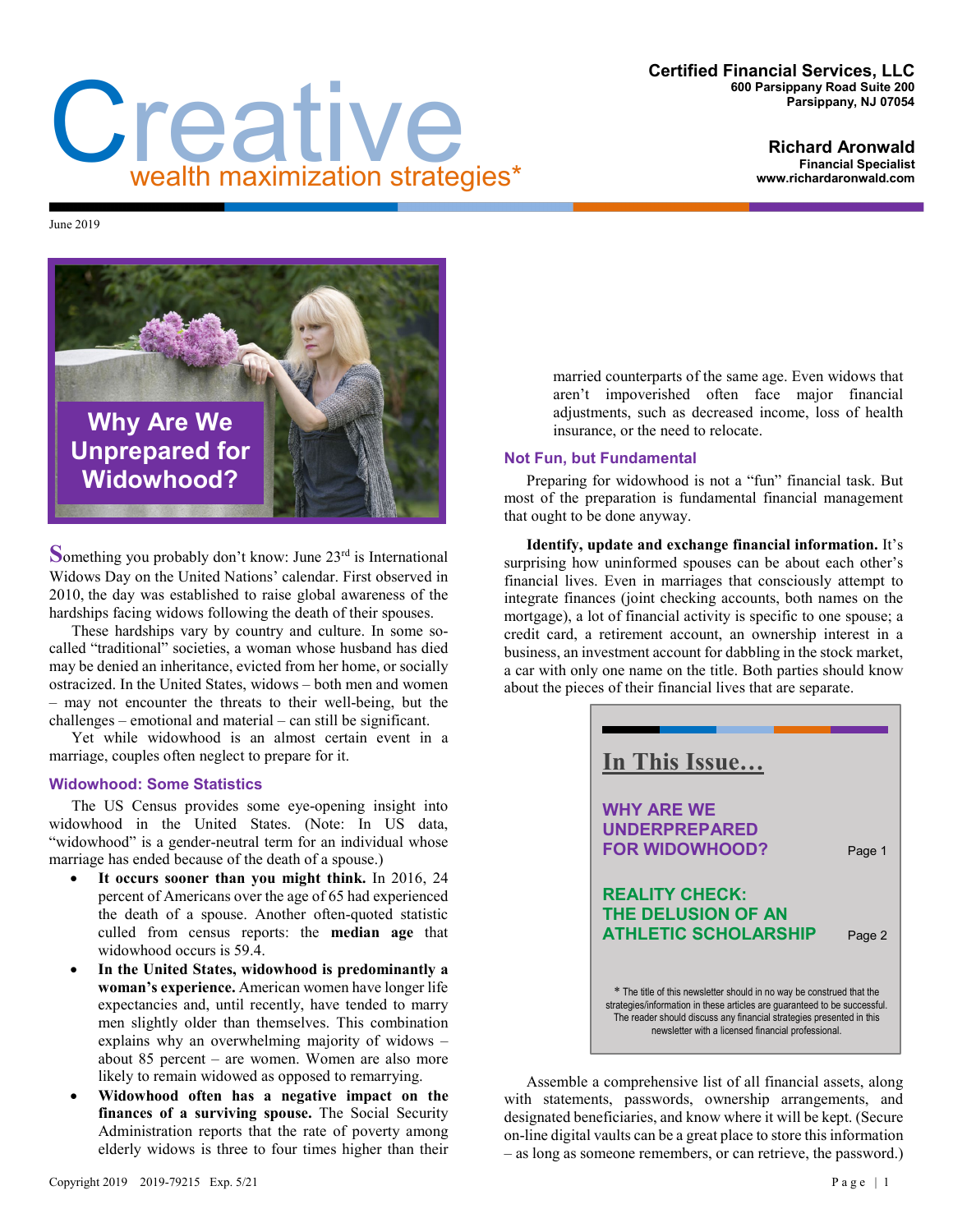Plan for succession. One of the advantages of marriage is the division of labor; one person shops, the other does the dishes. And quite often, one person manages the money. If the moneymanaging spouses dies, can the widow easily assume those duties, or will he/she need help? For older widows, an adult child often serves as a financial assistant, which may be fine. But deciding on a trusted financial professional to serve as a backup is usually a prudent option. Whatever you decide, the key is having someone in place to help manage your affairs.

**Review your life insurance.** Following the mainstream financial wisdom of their time, many couples bought term life insurance several decades ago, hoping that when the term expired, they would no longer need or want life insurance. But times change. Today, some of these couples recognize that a life insurance benefit would make widowhood much more manageable. If your widowhood scenarios don't have life insurance, it's worth looking at how you might get some. If you have life insurance, be sure you can keep it in force until death.

**Please, please, please…prepare a will**. So many people, even those with lots of assets, never get around to executing a will and trust. We get it; paying for a legal document regarding your future death isn't fun. But dying without a will makes it harder for individually-owned assets to be transferred or liquidated.

**After the death of a spouse, go slow on major decisions.**  An April 19, 2019, *Wall Street Journal* article, "Surviving Solo," notes that the decisions that come in the aftermath of the death of a spouse can be daunting. This is particularly true of real estate because of the "emotional attachments, and in some cases, the needs of the couple's children."

To mitigate against impulsive behavior that may be triggered by the passing of a spouse, financial professionals often recommend that widows refrain from making major financial decisions for anywhere from six months to three years. Besides decisions about real estate, this caution applies to other things, like the receipt of life insurance proceeds, and adjustments to inheritance distributions, especially if the widow remarries.  $\cdot$ 

## **Do the Right Thing for Your Marriage Do the Right Thing for Your Marriage**

If you're in a good marriage, the likelihood of you or your spouse being widowed is almost 100 percent; except for instances of simultaneous death, the marriage will end with one spouse alone, at least temporarily. Planning for this eventuality will not diminish the sorrow of losing a beloved life partner, but not planning will almost certainly magnify the suffering because of added financial stress.

## **REALITY CHECK:**



**H**ave you noticed that some parents see Little League games and tennis lessons as college-fund investments?

As competitive youth sports have become a full-blown industry requiring more of a family's time and money, one of the rationalizations for continued participation is the tantalizing possibility that your child could receive a college scholarship fortheir athletic prowess. "Scholarship assistance" companies actively market this dream, saying their expert training and/or marketing services can turn your child's athletic ability into free money for college.

But counting on an athletic scholarship is arguably the most unrealistic and expensive way to pay for higher education. If you think otherwise, a reality check is in order.

## **The Tough Numbers on Athletic Scholarships**

**1. The percentage of scholarship-worthy athletes is very low – and parents tend to wildly over-estimate their child's ability.** Although the numbers vary slightly by sport (see Fig. 1), the National Collegiate Athletic Association (NCAA) reports that only 2% of high-school athletes will receive college scholarships in their sport. In other words: out of 50 high-school athletes, only one is good enough to merit an athletic scholarship.



But when it comes to their child's athletic ability, many parents feel the numbers don't apply. In a 2019 survey on the cost of youth sports by TD Ameritrade, 40% of parents with children in competitive youth sports said they felt confident *their*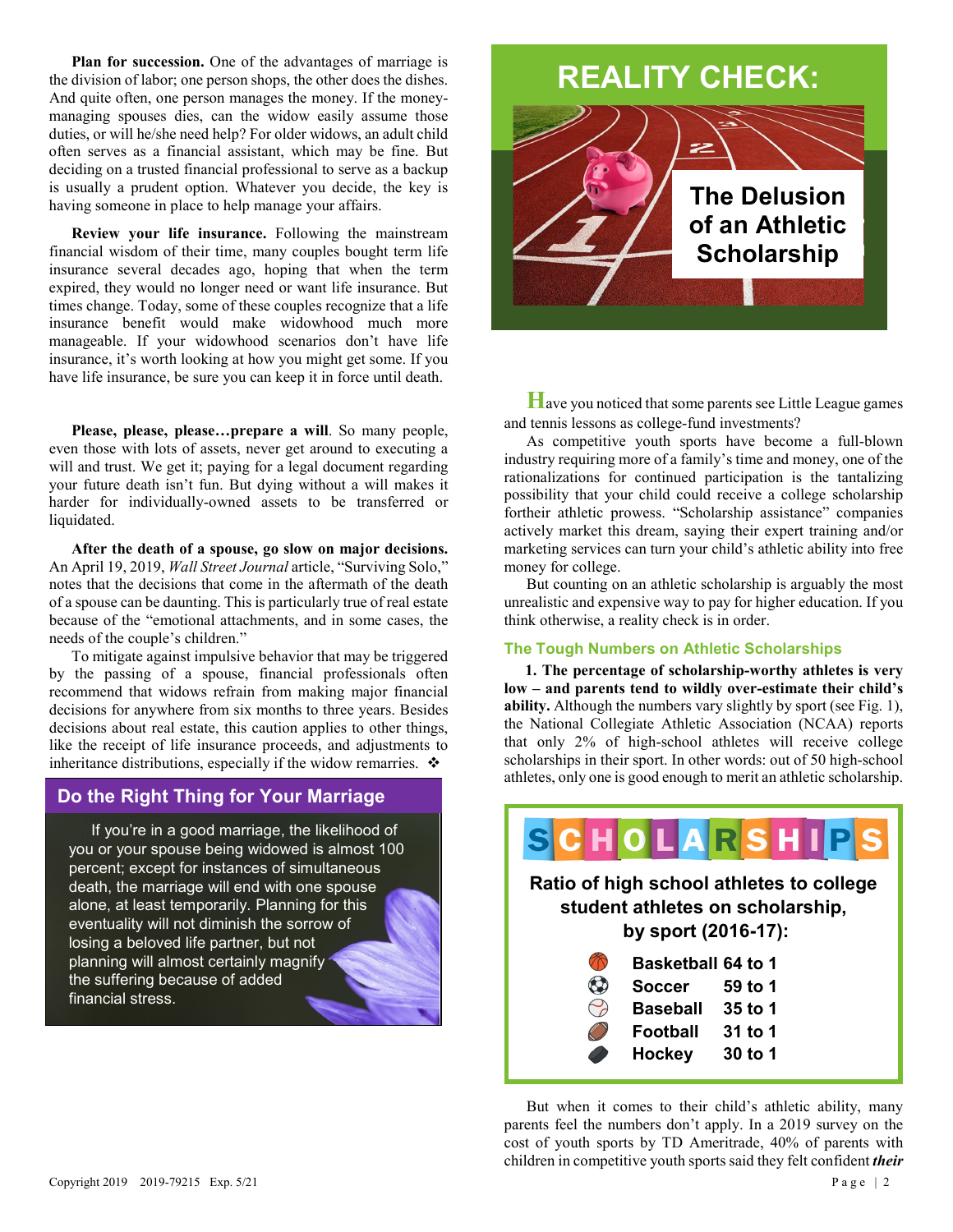child would get an athletic scholarship. One-third of these parents saw either Olympic or professional athletic careers as a real possibility, and 15 percent said they were "counting on it." When the difference between expectations and reality is this great, it reflects a serious disconnect.

**2. Most athletic scholarships do not cover all expenses.** When parents and young athletes dream about athletic scholarships, they usually talk about a "full ride" that covers all costs. But with the exception of high-revenue Division I glamor sports like football and basketball, most athletic scholarships aren't full rides; many are less than \$5,000.

An athletic department's budget gives each team a specific number of scholarships, to be divided at the coach's discretion. If a tennis team is allocated 7 scholarships, the coach might give one highly-coveted athlete a full ride. But most likely, each scholarship will be divided amongst several prospective studentathletes, depending on their financial circumstances and perceived value to the program. If six scholarships are spread across 20 players, the scholarship will be a fraction of the cost of attendance, with the student-athlete and the parents required to make up the difference.

**3. The development costs are steep.** To improve their chances of becoming scholarship-worthy, many parents and young athletes commit extra time and resources to becoming better players. One-on-one coaching, summer camps, specialized equipment, out-of-season training and travel teams are seen as essential to maximizing talent and getting the attention of college coaches.

It is expensive. Parents in the TDA survey reported spending between \$100–\$499/mo. per child on elite youth sports; 20 percent of families spent \$1,000 or more. For some sports, the costs are even higher: Wintergreen Research found families with children playing elite level youth hockey typically spent over \$25,000 annually. "(Youth sports) is a machine. To be part of the machine, you have to buy in early and often," said Travis Dorsch, a former NFL player and Assistant Professor at Utah State University.

These costs strain household finances. Sixty percent of the parents surveyed said the cost of youth sports has them concerned about their ability to save for the future. Over 70 percent said they cut out extras, saved less, tapped college funds, or delayed retirement to pay for sports. Does this sound like good financial management?

**4. Injuries and burn-out are wild cards.** Even if a child is blessed with great athletic ability, and even if the family can afford the best training and opportunities for exposure, a scholarship is far from certain.

There can be career-ending injuries: recurring concussions, broken bones, torn ligaments can diminish skills or preclude participation.

And some young athletes burn out; they lose interest, discover other passions. The pressure of using sports to pay for college may actually increase the likelihood of burn-out. Dorsch found that:

**"The more money families spend on sports, the less their children enjoy it. We would have expected that kids of means are going to have more fun and be more committed because their parents can afford all the best equipment and coaches, but we found the exact opposite…Kids perceive the emotional and financial investment in their extracurricular activities as unwanted pressure."**

## **Get Real About Athletic Scholarships**

Good parenting often involves financial sacrifices, and only you can truly weigh the value of those sacrifices. But in general, sacrificing to pursue an athletic scholarship isn't realistic.

Participation in youth sports offers many positives for kids. But when the purpose of participation is a scholarship, sometimes playing becomes a job instead of a joy – for both the athlete and the parents.  $\mathbf{\hat{*}}$